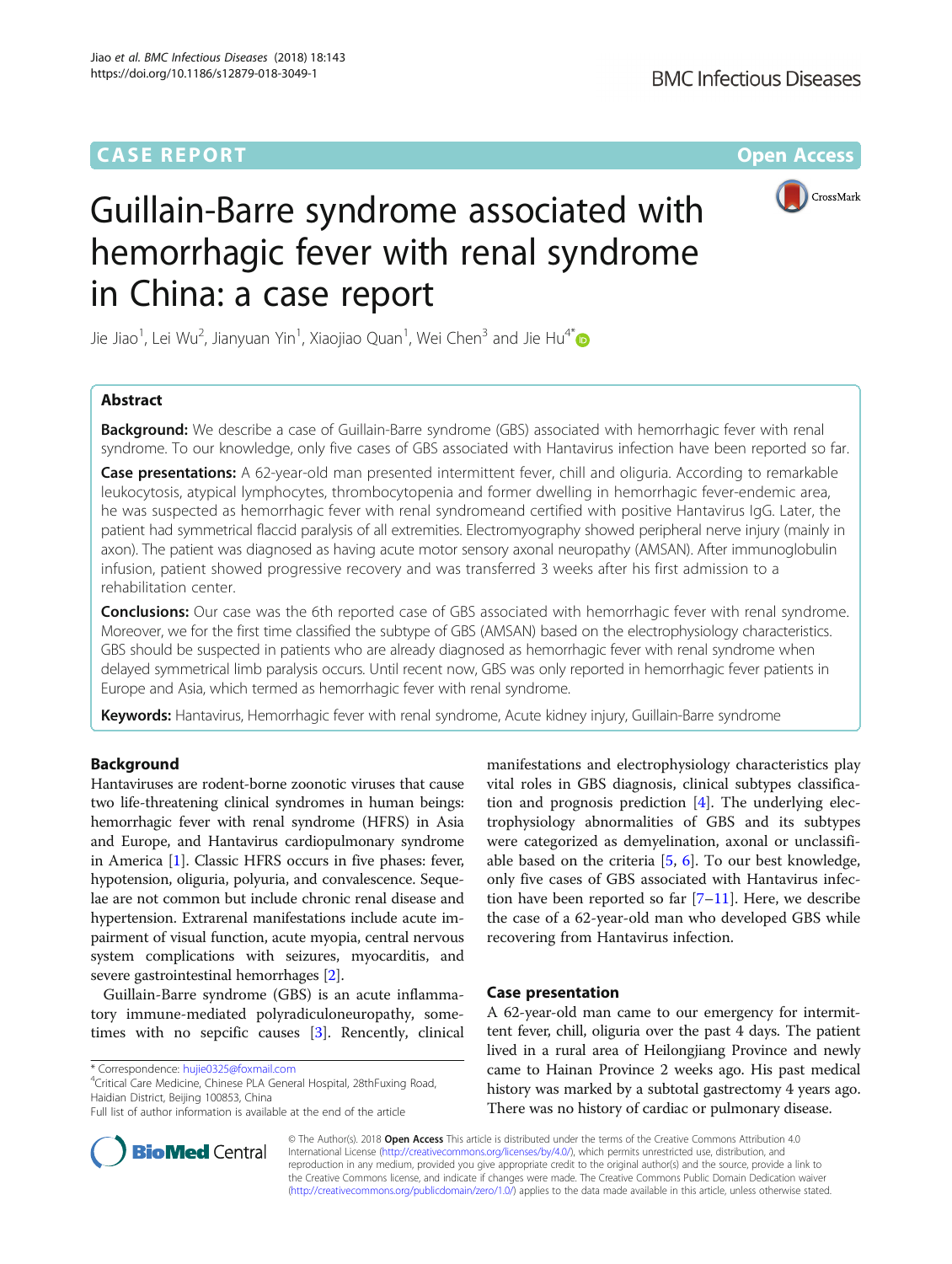Physical examination (day4) showed tachycardia, tachypnea, subconjunctival hemorrhage in the right eye and scattered ecchymosis on the chest. Blood tests showed WBC  $71.12 \times 10^9$ /L  $(3.5-10 \times 10^9$ /L),Hb 194 g/L  $(139-179 \text{ g/L}),$ PLT  $15 \times 10^9$ /L  $(100-300 \times 10^9)$ , ALT 220.6 U/L (0–40 U/L), AST 446.7 U/L (0–40 U/L), Cr 365 μmol/L (30-110 μmol/L), BUN 19.8 mmol/L (1.8–7. 5 mmol/L), BNP 1422 pg/mL (0–150 pg/mL), PCT 13. 26 ng/mL (< 0.05 ng/ml). Blood gas demonstrated severe metabolic acidosis. Cardiac ultrasound was normal except slight left ventricular hypertrophy. Abdominal and pelvic CT scan showed ascites and pelvic effusion. Pulmonary CT scan showed pulmonary atelectasis of right lower lobe and bilateral pleural effusion. He was suspected as hemorrhagic fever with renal syndromeaccording to remarkable leukocytosis, atypical lymphocytes, thrombocytopenia, acute kidney injury and former dwelling in hemorrhagic fever-endemic area and unknown infectious site and was later certified with positive Hantavirus IgG. Dengue fever was ruled out by Dengue fever IgG and IgM dectection, while Malaria was eliminated by blood smear. Two days later (day 6), the patient deteriorated and presented with respiratory failure (respiratory distress and mechanical ventilation), refractory shock and severe metabolic acidosis. He was admitted to ICU and infused with sedative, analgesic and muscle relaxant.

On day 12, after cease of sedation, analgesia and muscle relaxants, the patient had symmetrical flaccid paralysis of all extremities but normal spontaneous respiration. Neurological physiological examination revealed consciousness, quadriplegic with sensorial disorder of extremity terminal nerve, decreased muscle tension, tendon areflexia, without nystagmus, diplopia or facioplegia and Babinski sign. Thus, the patient was suspected as GBS. We utilized electromyography (EMG) to confirm the diagnosis. Data showed(1) abnormal bilateral peroneal nerve motor conductions, decreased compound muscle action potential (CMAP) amplitude of right median nerve and ulnar nerve but normal motor nerve conduction velocity (MNCV); (2) decreased sensory nerve action potential (SNAP) amplitude of right median nerve and peroneal nerve but normal sensory nerve conduction velocity (SNCV); (3) F wave absence of right tibial nerve and prolonged distal moter latency (DML) of left tibial nerve; (4) several spontaneous electromyographic activity in right tibialis anterior muscle, quadriceps femoris and first dorsal interosseus, indicating acute motor sensory axonal neuropathy (AMSAN), a peculiar type of GBS.

Since we noted a marked increase of the serum sodium level (precipitously increased from 144 mmol/L to 157 mmol/L on day 10 when urine volume remarkably raised to more than 9000 ml), an MRI was performed to eliminate the potential differential diagnosis of osmotic demyelination syndrome (ODS) after paralysis onset. Brain MRI showed no abnormal signal in mesocephalon or basal ganglia region on T2-weighted (Fig. 1).

Treatment was initiated with intravenous immunoglobin (0.4 g/kg per day) for 5 days without complications. Afterwards, the patient showed progressive recovery with improved myodynamia and was transferred 3 weeks after his first admission to a rehabilitation center. He was able to walk with minimal help 6 months later.

## **Discussion**

GBS is the most common and severe acute paralytic neuropathy  $[12]$ . The acute progression of limb weakness, often accompanied with sensory and cranial nerve involvement 1–2 weeks after immunological stimulation, proceeds to its peak clinical deficit in 2–4 weeks [[13](#page-3-0)] is important. The disorder of examination of the cerebrospinal fluid (CSF) is classically known for its cytoalbuminological dissociation—the combination of a normal cell count and increased protein level. Nerve conduction studies (NCS) can help the doctors to make the

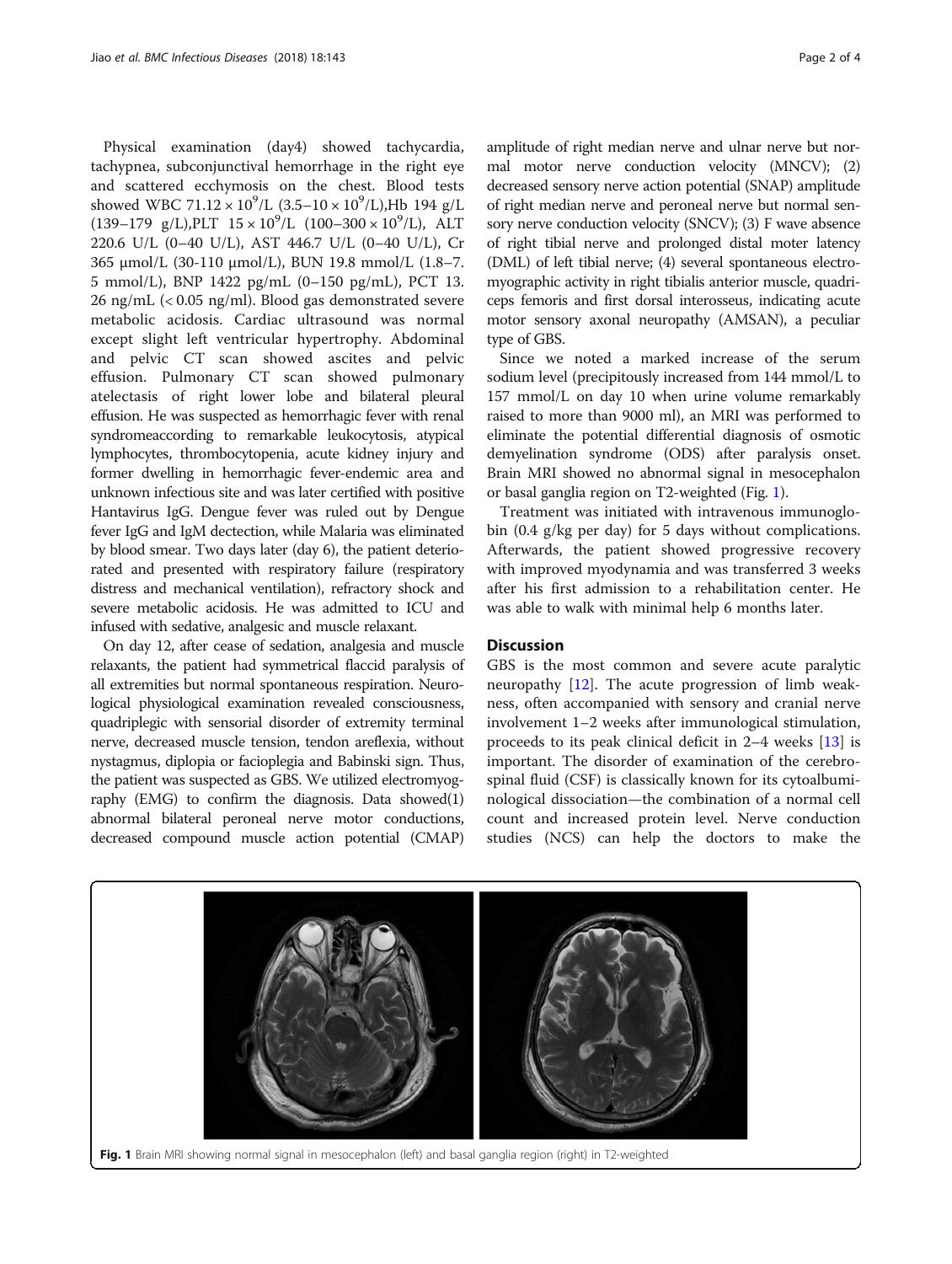diagnosis and enable them to divide GBS into acute inflammatory demyelinating polyneuropathy, acute motor axonal neuropathy, or acute motor and sensory axonal neuropathy  $[14]$  $[14]$ . Early initiation of intravenous immunoglobulins (IVIg) [[15\]](#page-3-0) or plasma exchange (PE) [[16](#page-3-0)] proved to be benefit and crucial, especially in patients with rapidly progressive weakness. However, there is no evidence for superiority in the efficacy or safety of IVIG or PE in the management [[17\]](#page-3-0).

In our case, GBS was suspected once the patient was found as having symmetrical flaccid paralysis of all limbs 12 days after fever onset. Although we did not get the proof from CSF devoid of consent from patient or his relatives, electromyography demonstrated peripheral nerve injury, major in axon, indicating AMSAN, a peculiar type of GBS. Thus, IVIG therapy was immediately initiated, contributing almost full recovery of neurological function.

As far as I know, only five similar cases have been reported so far. In 1992, Forslund et al. reported the first case presenting polyradiculitis similar as GBS accompanied with nephropathia epidemica [\[10\]](#page-3-0) in Finland. In 1993, a second case of Hantavirus infection and collateral GBS was reported by Esselink [\[7](#page-3-0)]. A woman manifested fever, oliguria and numbness in her hands and feet on admission. After only 2 days, she developed severe paresthesia and weakness of extremities, ataxia and areflexia. Hantavirus specific antibodies were detectable both in the serum and the CSF. The EMG characteristics were in keeping with GBS. The clinicians concluded that the patient had GBS associated with Hantavirus infection based on the above clinical manifestations. In 1995, a third case was reported in France. A woman presented fever, myalgia and showed cytoalbuminological dissociation in CSF examination on admission. After 5 days, the patient developed ascending paresthesia and paresis with areflexia. EMG study met the criteria of GBS. However, Hantavirus specific antibodies were not detectable on the first serum but turned positive later, which further confirmed the diagnosis [\[8\]](#page-3-0). The latest case was reported in 2014 in Belgium. A 62-year-old man was admitted for fever, headache and diffuse myalgia. The HFRS was diagnosed immediately and the patient's condition deteriorated with severe myasthenia, progressive weakness of extremities, areflexia and distal paresthesia. CSF examination showed an increased concentration of protein without white cells. EMG study was suggestive of GBS but Hantavirus serologic test on the CSF was negative. After IVIG therapy, the patient fully recovered [[9](#page-3-0)].

It was worth to mention another case from Korea in 2016. Lim et al. reported a 44-year-old male logger complained of acute quadriplegia and dyspnea. Mechanical ventilation was immediately initiated. He was an HBV carrier with mild liver injury as referred as hepatic enzyme elevation, and positive for Hantavirus antibody. He was confirmed as GBS and IVIG therapy was administered. Eight months later, quadriplegia and hypesthesia recurred. However, IVIG therapy at this time did n't work, while steroid therapy had some effect. A diagnosis of chronic inflammatory demyelinating polyneuropathy (CIDP) was made. Two months later, severe extremity pain and dyspnea developed again, thus steroid pulse therapy was initiated. In conclusion, patients both infected with HBV and Hantavirus in whom GBS has been initially diagnosed should be followed up for a long time, on account of the possibility of recurrence or deterioration, and acute-onset CIDP should always be taken into consideration [\[11\]](#page-3-0).

Interestingly, all of the six patients came from Europe or Asia, indicating that GBS might be only associated with HFRS rather than HPS after Hantavirus infection. It was inferred that different pathogenic Hantavirus Serotype might favor different cell types (neurons or alveolar epithelium).

Given the history of precipitously increment of serum sodium, osmotic demyelination syndrome (ODS) was also suspected after paralysis onset. ODS was demonstrated as an uncommon neurological disorder caused by damage to the myelin sheath of brain cells  $[18]$  $[18]$ . It has traditionally been described in alcoholics or in patients with rapid osmolar shifts (particularly with a precipitous rise in serum sodium concentration) [[19\]](#page-3-0). Magnetic resonance imaging (MRI) has led to a greater recognition of ODS even with mild and asymptomatic cases. The typical radiological manifestations are hyperintense lesions in the central pons or extrapontine structures on T2-weighted and fluid-attenuated inversion recovery sequences with correlated hypointensity on T1-weighted sequences. In our case, brain MRI showed normal signal in mesocephalon and basal ganglia region in T2-weightedand thus exclude the diagnosis.

There were some limitations in our case. CSF examination was absent since we did not get consent from the patient's daughter. However, according to the recently proposed new diagnostic classification system, GBS diagnosis could be decided with clinical ground and electrophysiological examinations, without the need for additional laboratory tests, and whether or not they fulfill existing diagnostic criteria [[20](#page-3-0)]. Moreover, the sodium level changed precipitously during the polyuria phase, which perplexed the diagnosis of GBS with ODS. In that case, brain MRI was performed and later excluded the possibility of ODS.

## Conclusion

In summary, we describe a case of GBS (AMSAN) associated with hemorrhagic fever with renal syndrome. To our knowledge, only five cases of GBS associated with Hantavirus infection have been reported. Moreover, we